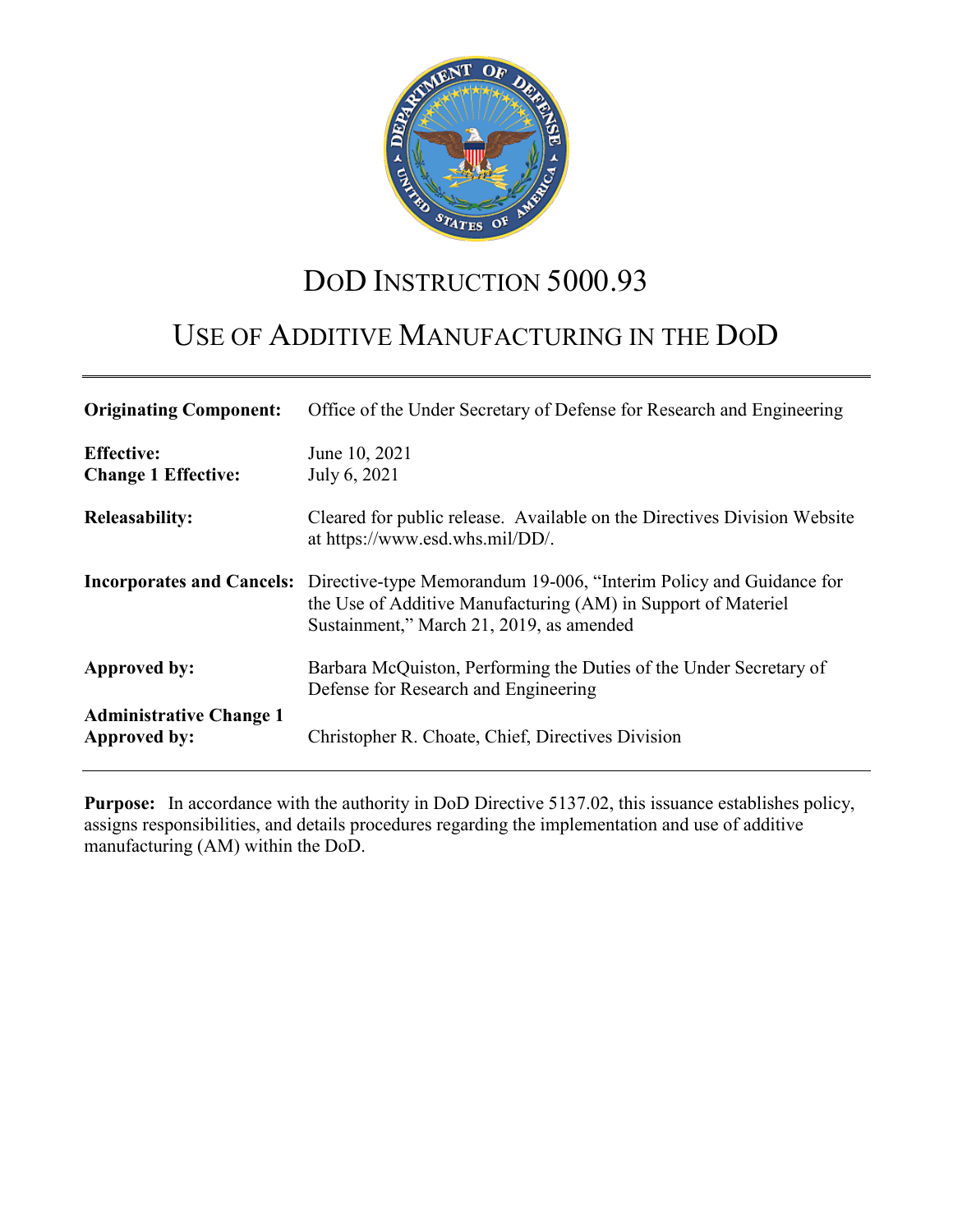# **TABLE OF CONTENTS**

| 2.1. Under Secretary of Defense for Research and Engineering (USD(R&E)) 4                  |
|--------------------------------------------------------------------------------------------|
|                                                                                            |
|                                                                                            |
|                                                                                            |
| 2.5. Secretaries of the Military Departments and Directors of the Defense Agencies and DoD |
|                                                                                            |
|                                                                                            |
|                                                                                            |
|                                                                                            |
|                                                                                            |
|                                                                                            |
|                                                                                            |
|                                                                                            |
|                                                                                            |
|                                                                                            |
|                                                                                            |
|                                                                                            |
|                                                                                            |
|                                                                                            |
|                                                                                            |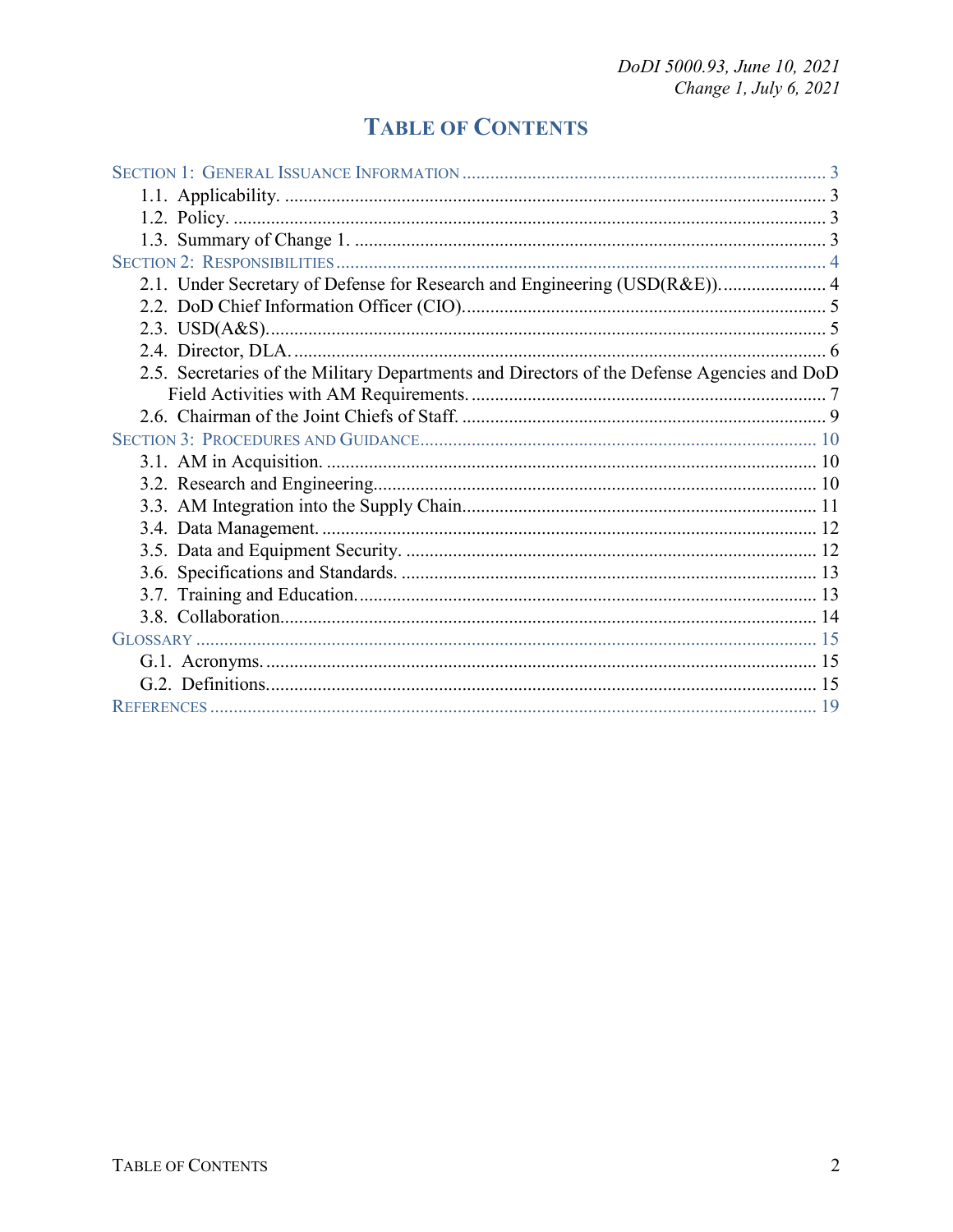# **SECTION 1: GENERAL ISSUANCE INFORMATION**

#### <span id="page-2-1"></span><span id="page-2-0"></span>**1.1. APPLICABILITY.**

This issuance applies to OSD, the Military Departments, the Office of the Chairman of the Joint Chiefs of Staff and the Joint Staff, the Combatant Commands (CCMDs), the Office of Inspector General of the Department of Defense, the Defense Agencies, the DoD Field Activities, and all other organizational entities within the DoD.

#### <span id="page-2-2"></span>**1.2. POLICY.**

The DoD will:

a. Seek to use AM to support joint force commanders and CCMD theater requirements, transform maintenance operations and supply chains, increase logistics resiliency, and improve self-sustainment and readiness for the Military Services.

b. Apply AM, as appropriate, to enhance the DoD's industrial base, including small businesses, in order to advance weapon systems capabilities and sustainment.

c. Ensure that AM plans, programs, and requirements are adequately resourced.

d. Educate, train, and, when appropriate, certify applicable DoD workforce members in AM.

e. Ensure that DoD cyber-physical infrastructure and processes are secure and capable of supporting the use of AM across the life cycle of weapons systems.

f. Develop and adopt new AM technologies where beneficial to weapon system operational capability or sustainment.

g. Align AM activities across the DoD to speed up the cost-effective use of AM.

h. Collaborate and share best practices across the AM community.

i. Protect DoD investments in AM technology development from proliferation to near-peer and strategic competitors and carry out DoD Instruction (DoDI) 2040.02 and U.S. export control laws and regulations.

#### <span id="page-2-3"></span>**1.3. SUMMARY OF CHANGE 1.**

This change removes the duplicate entries for responsibilities in Paragraph 2.3., specifically, Paragraphs 2.3.i and 2.3.n. Paragraph 2.3.n. deleted and Paragraph 2.3.o. relettered to Paragraph 2.3.n.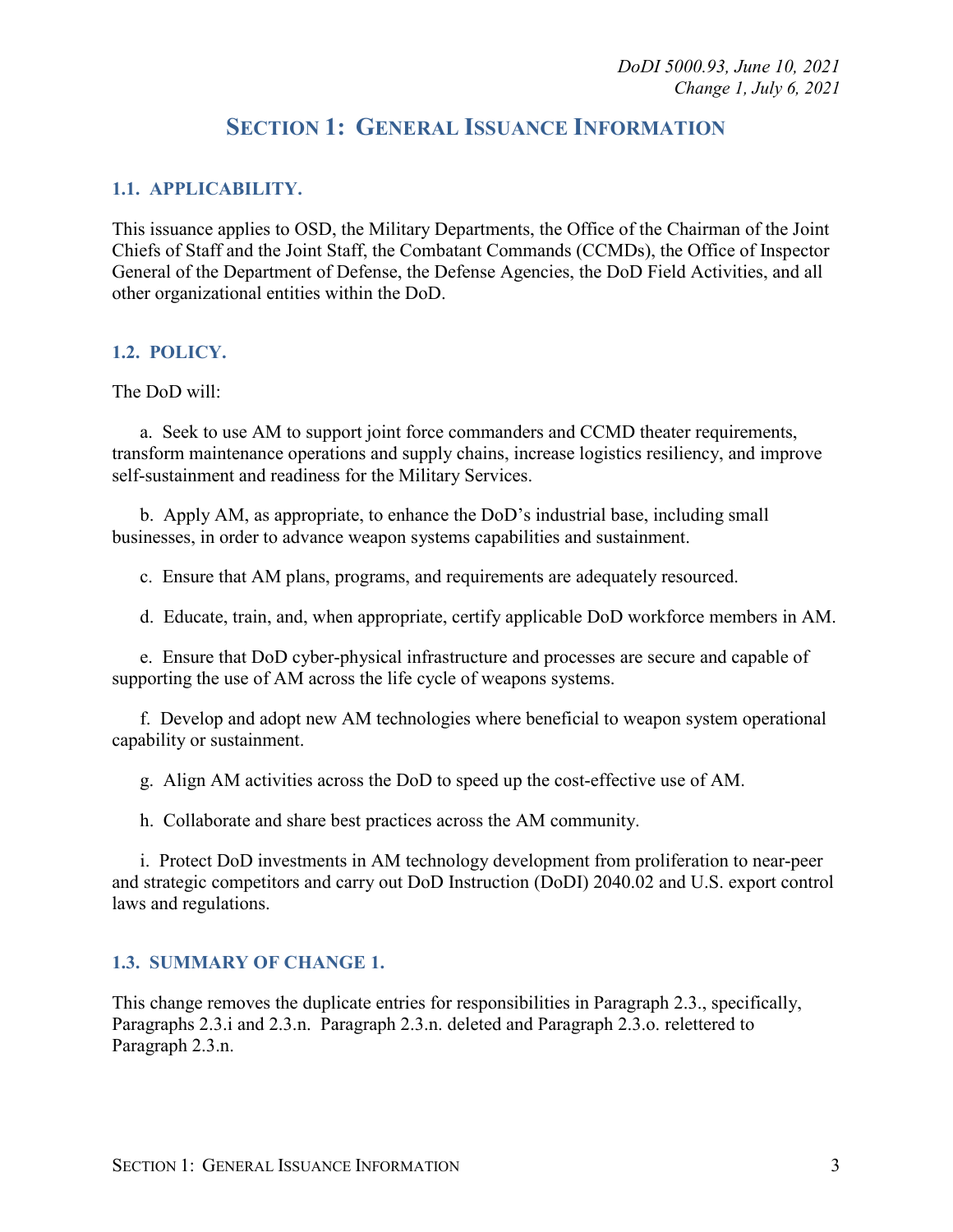*DoDI 5000.93, June 10, 2021 Change 1, July 6, 2021*

## **SECTION 2: RESPONSIBILITIES**

### <span id="page-3-1"></span><span id="page-3-0"></span>**2.1. UNDER SECRETARY OF DEFENSE FOR RESEARCH AND ENGINEERING (USD(R&E)).**

#### The USD(R&E):

a. Develops and maintains DoD AM policy and monitors DoD AM policy implementation across the DoD.

b. Provides resources for research, development, test, and evaluation (RDT&E); science; and technology initiatives in AM and aligns investments in organizations with DoD AM priorities.

c. Designates a lead individual for AM to chair the joint additive manufacturing working group (JAMWG), a joint-DoD AM forum to collaborate, share best practices, and prioritize joint efforts necessary to advance and carry out AM, under the oversight of the Joint Defense Manufacturing Council (JDMC), a senior DoD leadership council focused on manufacturing.

d. Supports research and development–focused public-private partnerships and collaboration on AM across the DoD, other U.S. Government agencies, coalition partners, industry, and academia.

e. Engages with the acquisition and sustainment enterprise to ensure that AM capabilities and processes are adequately considered during the design and engineering phases of weapon systems acquisition and that AM-produced parts are adequately documented to support sustainment.

f. Incorporates AM in developing digital engineering policy and guidance.

g. Defines, in conjunction with the Military Departments and the Defense Logistics Agency (DLA), a common DoD AM data framework, including AM data management best practices to enable AM data to be securely shared across the DoD.

h. Leads the creation of research and education opportunities to advance the state of the art and skill sets of the AM community including supporting the development of an AM body of knowledge.

i. Facilitates the creation of common training and workforce development best practices for AM across the DoD in alignment with industry best practices.

j. Incorporates AM technical and business information into training as necessary and ensures that applicable workforce members are educated, trained, and, where appropriate, certified in AM across the research and engineering enterprise.

k. Facilitates consistency in AM qualification and certification methodologies across the Military Departments and the use of an aligned risk management approach to provide rapid and competent support to speed up AM efforts across the DoD.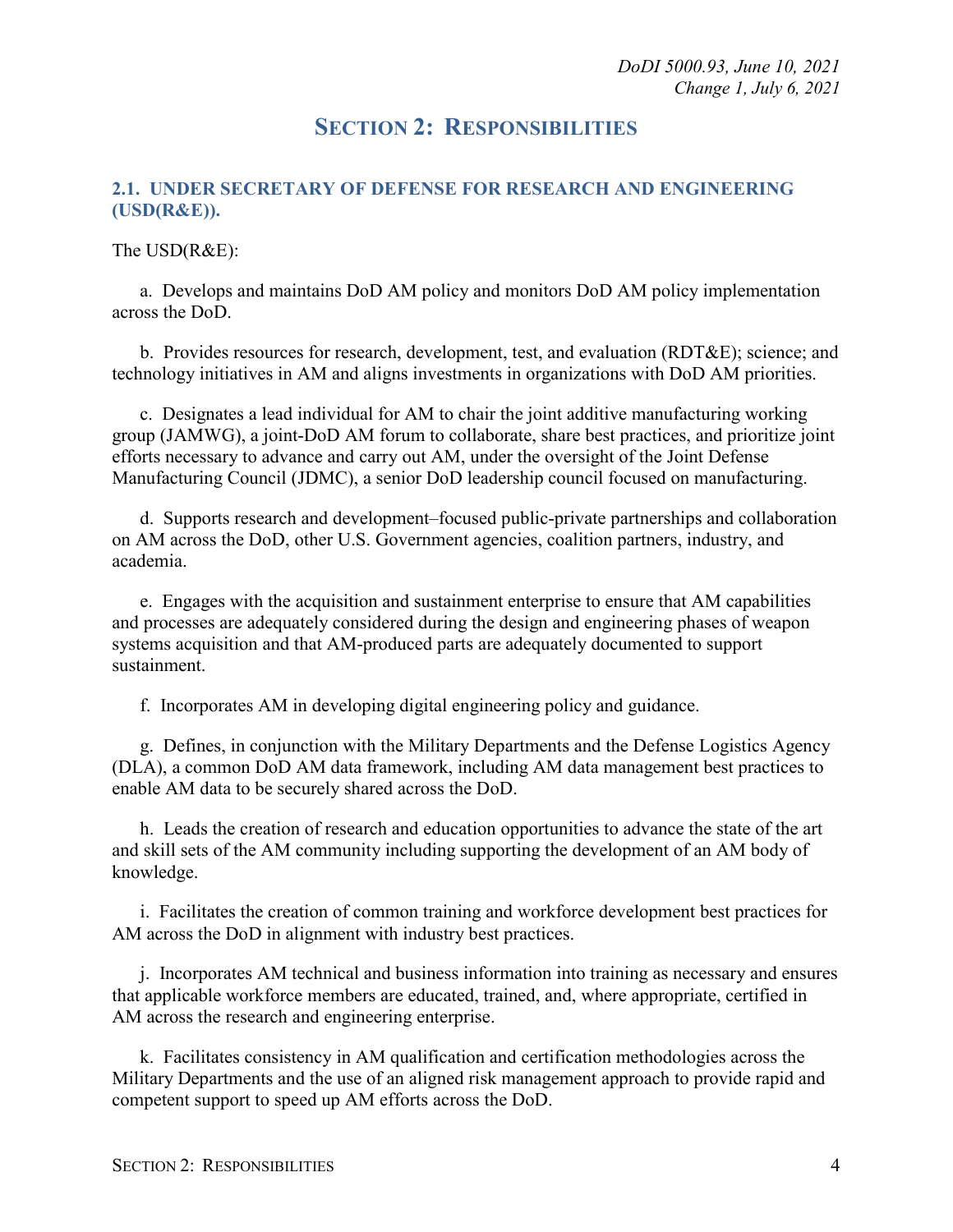l. Oversees and coordinates the development and use of common standards and specifications for AM processes and materials in accordance with DoD Manual (DoDM) 4120.24 and Section 12(d) of Public Law 104-113.

m. Supports assessments focused on DoD technology priorities and establishing a technically advanced, capable, and resilient AM supply chain.

n. Develops common metrics regarding AM implementation progress and outcomes, in coordination with the Military Departments, and collects data on defined metrics as necessary in accordance with Volume 1 of DoD Manual 8910.01.

o. Coordinates with the Under Secretary of Defense for Policy and the Under Secretary of Defense for Acquisition and Sustainment (USD(A&S)) on issues concerning exporting AM systems and cooperation with foreign partners.

p. Develops and maintains AM cybersecurity test and evaluation policy and guidance.

#### <span id="page-4-0"></span>**2.2. DOD CHIEF INFORMATION OFFICER (CIO).**

The DoD CIO develops cybersecurity requirements and standards; issues guidance for managing the DoD enterprise information environment mission area portfolio, which is the common integrated information computing and communication environment of the global information grid; and assigns responsibilities for portfolio management to support AM implementation as necessary.

#### <span id="page-4-1"></span>**2.3. USD(A&S).**

#### The USD(A&S):

a. Provides resources to carry out USD(A&S) responsibilities and seeks to ensure acquisition and sustainment programs are positioned to carry out DoD AM principles and practices.

b. Maintains responsibility for updating existing policies and guidance to support the establishment, interoperability, and security of AM in acquisition and sustainment.

c. Incorporates AM considerations into guidance and training and ensures that the applicable workforce members are educated, trained, and, where appropriate, certified in AM within the acquisition and sustainment enterprise.

d. Directs, as appropriate, the use of common standards and specifications for AM acquisition and sustainment through policy and guidance in accordance with DoDM 4120.24 and Section 12(d) of Public Law 104-113.

e. Assesses domestic industrial manufacturing capability for both AM equipment and AM materials and incorporates the consideration of AM capacity and capability within acquisition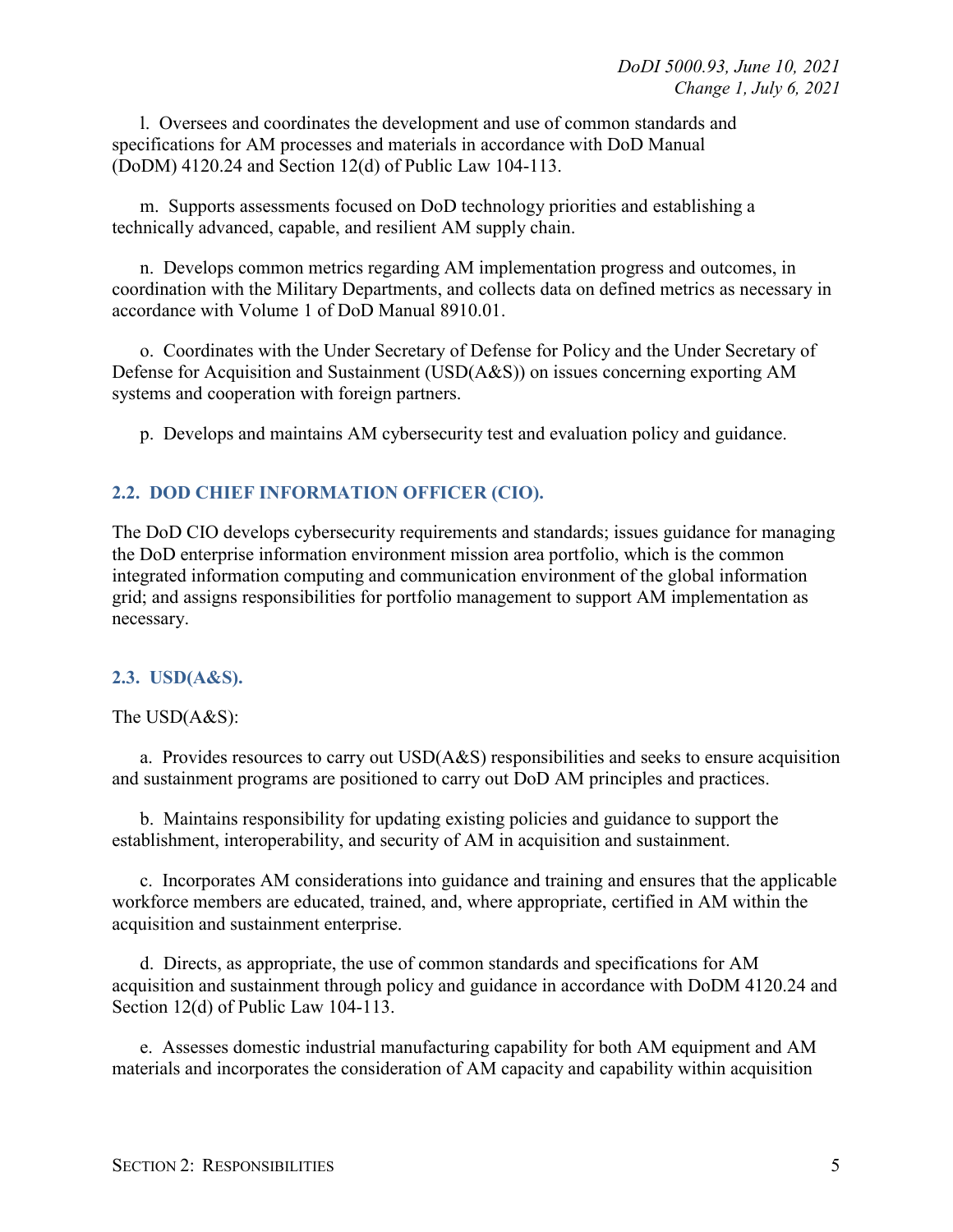and sustainment policy and guidance, including supply-chain management, to ensure adequate and uninterrupted AM capacity in support of military operations as required.

f. Promotes the use of AM to achieve weapon system performance and sustainment requirements during acquisition, when appropriate, and coordinates with the research and engineering enterprise and sustainment organizations across the DoD.

g. Directs the Defense Acquisition University to provide AM-related training, including intellectual property (IP) and licensing courses, for all levels of acquisition certifications.

h. Establishes and maintains a database of negotiated prices and associated license rights for specific AM data categories.

i. Supports the USD(R&E), in conjunction with the Military Departments and DLA, in developing and using a common DoD AM data framework, including AM data management best practices, to enable securely sharing AM data across the DoD.

j. Incorporates AM into IP policies and guidance and provides advice, assistance, and support to DoD programs on AM IP aspects, in accordance with DoDI 5010.44.

k. Leads efforts to ensure that sustainment business processes adequately address AM-related issues and challenges in sustainment policy and guidance.

l. Leads collaboration concerning AM efforts across the acquisition and sustainment enterprise and participates in the JAMWG.

m. Engages with the acquisition and RDT&E communities to ensure that AM capabilities and processes are adequately considered and resourced and parts designed for AM production are adequately documented to support sustainment.

n. Supports establishing a capable and resilient AM supply chain.

#### <span id="page-5-0"></span>**2.4. DIRECTOR, DLA.**

Under the authority, direction, and control of the USD(A&S), through the Assistant Secretary of Defense for Sustainment, in alignment with Military Department requirements and in conjunction with appropriate Military Service organizations, the Director, DLA:

a. Establishes processes and procedures for:

(1) Integrating AM into the supply chain, including the safe handling and distribution of AM raw materials.

(2) Ensuring that supplier-generated AM data is provided by the DLA to appropriate DoD organizations.

b. Designates a DLA lead for AM efforts who participates in the JAMWG and joint-DoD AM collaborative activities.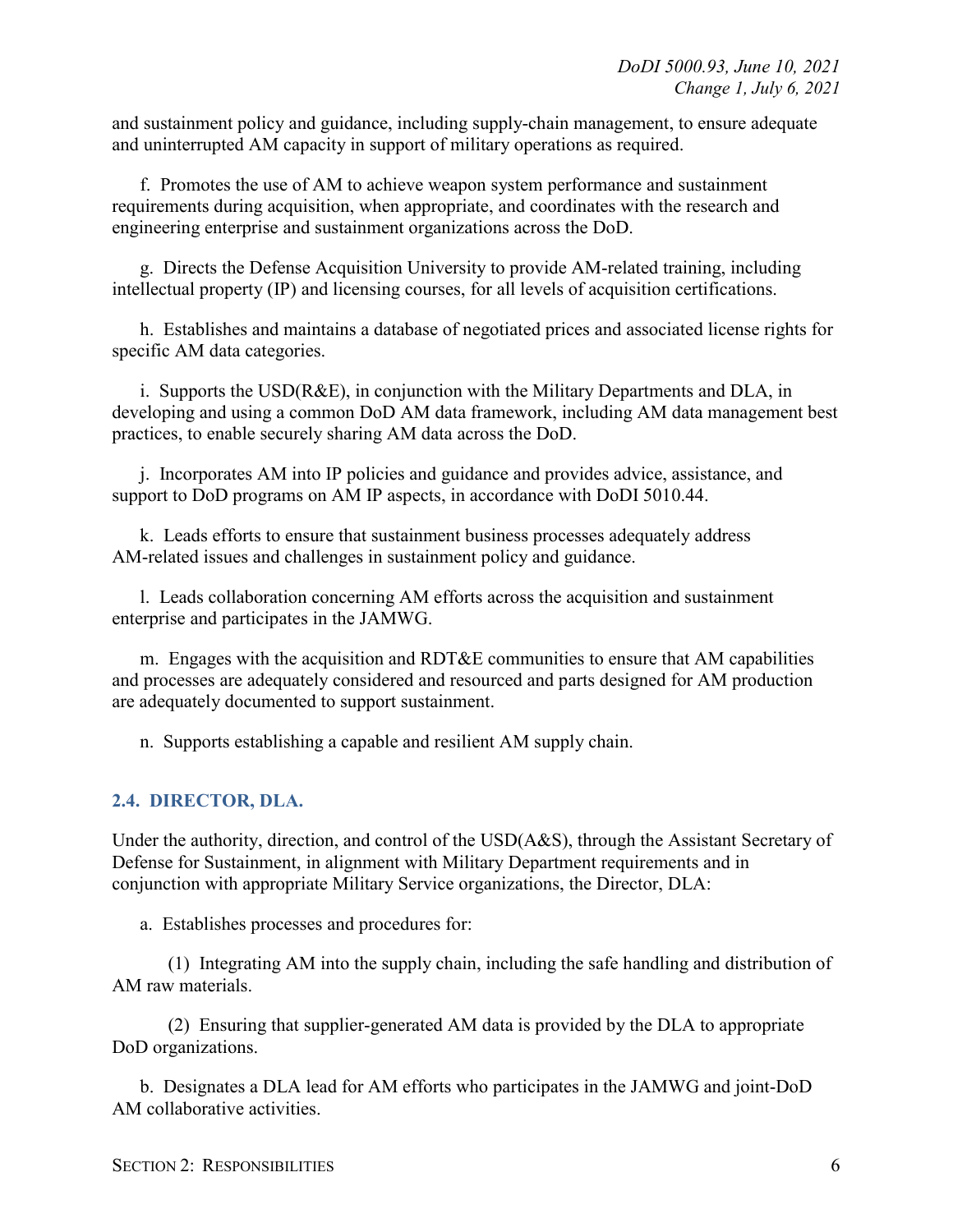c. Supports the  $USD(R&E)$ , in conjunction with the Military Departments, in developing and using a common DoD AM data framework, including AM data management best practices, to enable securely sharing AM data across the DoD.

d. Develops, maintains, and hosts the joint AM model exchange (JAMMEX), a portal to share approved AM data sets and other secure, interoperable data management capabilities based on the common DoD AM data framework that enables DoD entities to securely access and share, buy, or acquire license rights in AM data as required pursuant to DoD Administrative Instruction 15 and DoDI 5015.02. The DLA follows existing cybersecurity processes to secure and appropriately test AM data and management systems described in this subsection.

e. Leads the development of processes and guidance for using common data requirements and acceptance criteria to enable integrating AM parts, machines, and consumables into the DoD supply chain in accordance with military standard (MIL-STD)-31000 and other relevant standards.

f. Enables integration of AM capabilities into supply-chain information technology architecture and supporting business systems and processes by identifying best practices and modifying systems and processes as necessary.

g. Maintains and distributes information on contractors, vendors, and other sources that have, under contract, successfully delivered AM parts and raw AM material to the Department, including data on DLA-managed AM parts and raw material.

h. Supports the Office of the USD(R&E) in defining common metrics regarding AM implementation progress and outcomes and establishes processes to track and report data once metrics are defined as necessary in accordance with Volume 1 of DoDM 8910.01.

i. Develops or revises implementation plans pursuant to this policy and in coordination with the JDMC and JAMWG.

#### <span id="page-6-0"></span>**2.5. SECRETARIES OF THE MILITARY DEPARTMENTS AND DIRECTORS OF THE DEFENSE AGENCIES AND DOD FIELD ACTIVITIES WITH AM REQUIREMENTS.**

The Secretaries of the Military Departments and Directors of the Defense Agencies and DoD Field Activities with AM requirements:

a. Review and develop organization-level sustainment plans throughout all phases of a weapon system life cycle that include using AM to produce parts in a contingency or combat environment, as appropriate.

b. Provide resources to support AM requirements and implementation.

c. Designate an organizational lead for AM efforts who participate in the JAMWG and joint-DoD AM collaborative activities.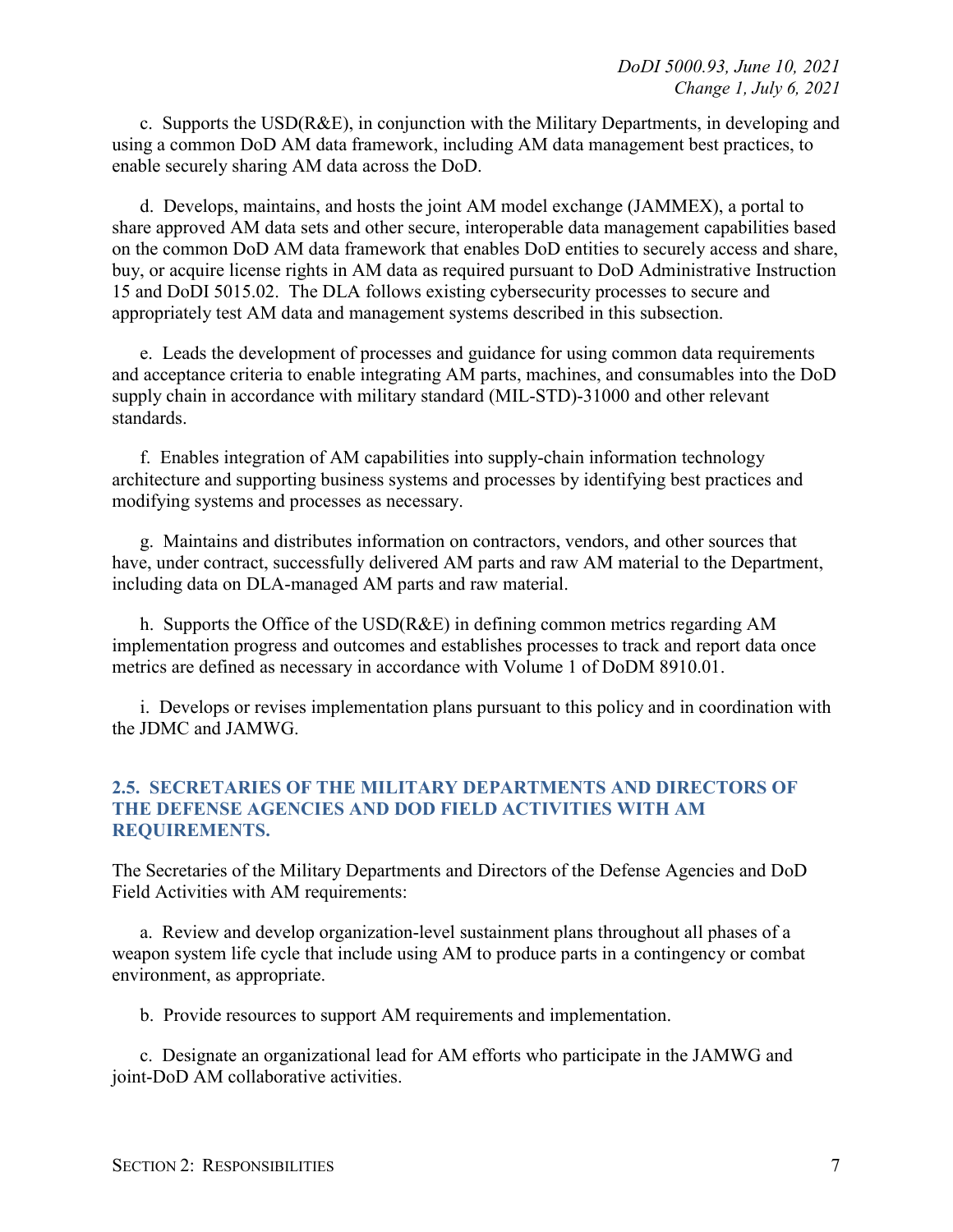d. Advance and sustain AM by establishing organizational constructs to create internal accountability and governance for AM activities.

e. Establish and maintain the necessary digital, cyber-physical, and overall cyber infrastructure to support AM and resource cybersecurity threat testing of these systems on a periodic basis.

f. Support the development and direct the use of the USD(R&E)-developed AM data framework, including AM data management best practices and DLA-provided data management capability, to securely share AM data across the DoD.

g. Maintain responsibility for organizational-level use of AM in compliance with all laws, regulations, and policies regarding IP, rights in data, and computer software.

h. Establish organization-specific research and education opportunities to advance the AM state of the art and the AM community's skill sets as necessary and to support jointly coordinated efforts with the USD(R&E).

i. Provide oversight to ensure that the workforce engaged in AM is adequately educated, trained, and, where appropriate, certified on AM processes and documentation.

j. Provide oversight to ensure that AM parts comply with organization-level processes and that cognizant authorities complete the appropriate level of qualification, certification, and risk evaluation.

k. Direct the use of consistent qualification and certification criteria and methodologies ensuring that approval authorities take a disciplined risk management approach that provides rapid and competent support to speed up AM efforts across the DoD.

l. Direct the use of common AM specifications and standards, with exceptions only, and incorporate data from approved AM parts and technology into specifications, standards, and data packages in accordance with DoDM 4120.24 and Section 12(d) of Public Law 104-113.

m. Collaborate with the Director, DLA to integrate AM into appropriate supply-chain processes.

n. Enable integration of AM capabilities into enterprise architecture and supporting business systems and processes.

o. Support the Office of the USD(R&E) defined common metrics regarding AM implementation progress and outcomes and establish processes to track and report data on defined metrics as necessary in accordance with Volume 1 of DoDM 8910.01.

p. Maintain records of all AM-produced end-items put into operational use per established inventory configuration management policies and records management pursuant to DoDI 5015.02.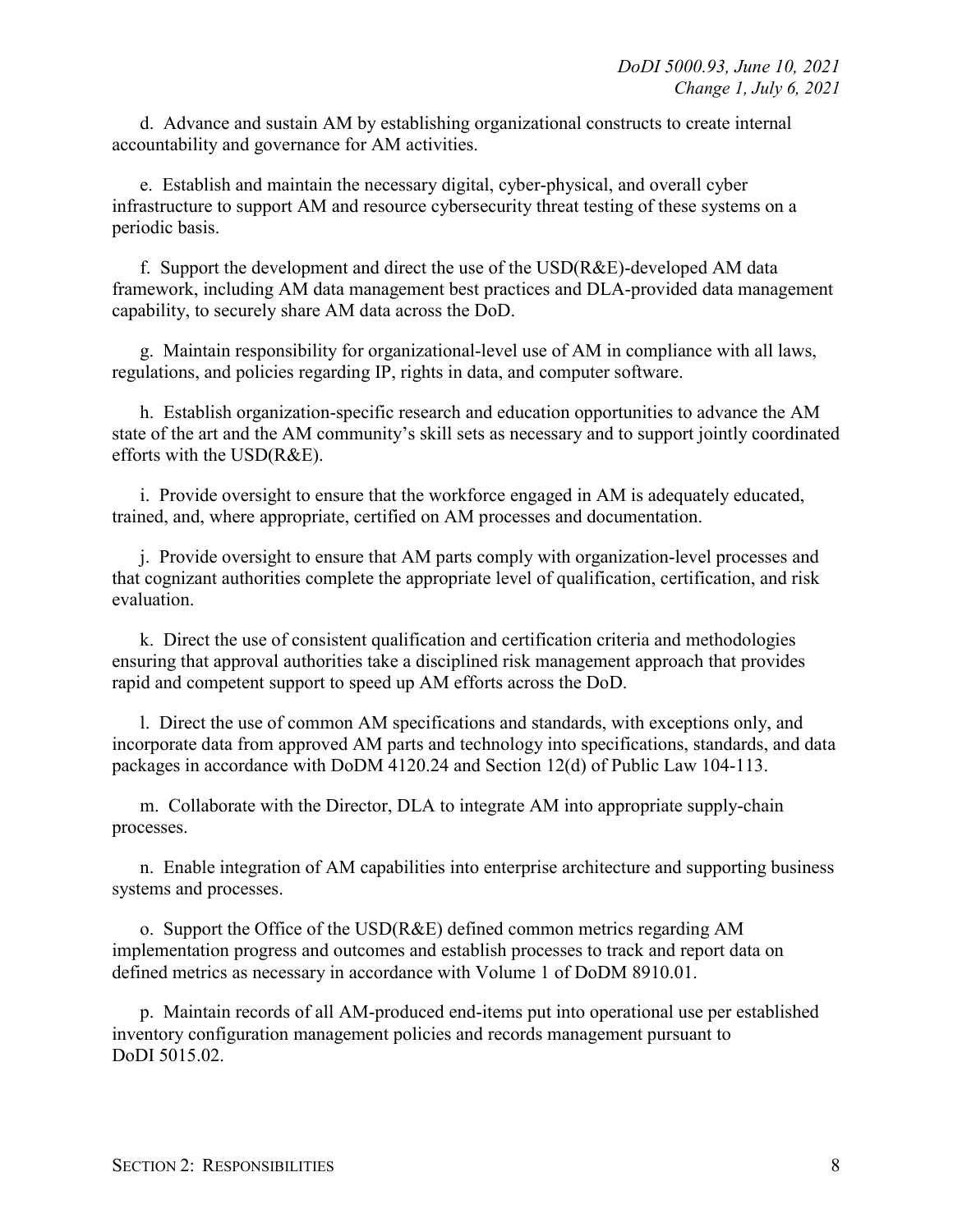q. Develop or revise implementation plans pursuant to this policy and in coordination with the JDMC and JAMWG.

#### <span id="page-8-0"></span>**2.6. CHAIRMAN OF THE JOINT CHIEFS OF STAFF.**

The Chairman of the Joint Chiefs of Staff designates an organizational lead for AM efforts who:

a. Participates in the JAMWG and joint-DoD AM collaboration activities to advance AM technology and innovation within the joint force in partnership with the OSD.

b. Works with Service Acquisition Executives to determine the suitability of AM lines of effort within life-cycle sustainment plans tied to joint programs.

c. Supports AM workforce recruitment and development.

d. Assists the Military Departments in assessing AM to support executing theater sustainment plans within the CCMDs and, where appropriate, works with the manufacturing innovation institutes to promote the use of AM within organic operations.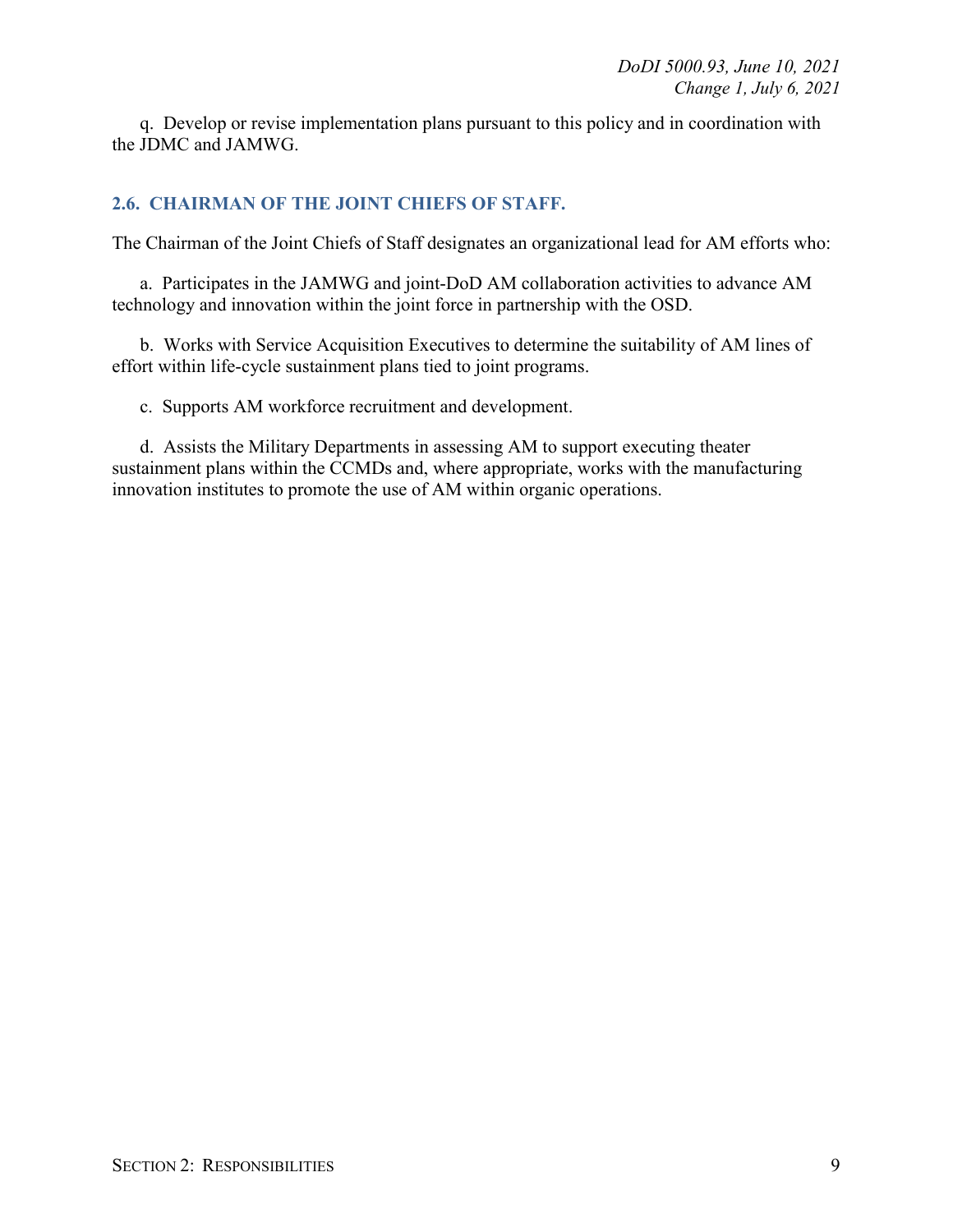# **SECTION 3: PROCEDURES AND GUIDANCE**

#### <span id="page-9-1"></span><span id="page-9-0"></span>**3.1. AM IN ACQUISITION.**

The Military Departments, Defense Agencies, and DoD Field Activities with AM requirements will:

a. Consider AM as part of the acquisition process, in particular the impact that AM may have on weapons systems design and how contracts or other agreements will address the availability of AM parts and data during maintenance and sustainment.

b. Ensure that contracts incorporate and specify data requirements sufficient to enable AM, when appropriate, including an AM data management plan, as applicable.

(1) Ensure that when contractors provide specific AM data, such data is provided in a digital, machine-readable format that DoD personnel with compatible software can access, that such data is entered into authoritative digital data repositories when required, and that these repositories can connect to the secure DLA-provided common data management capability.

(2) Ensure that AM data requirements include testing requirements and acceptance or rejection criteria.

c. Acquire only the AM data and associated license rights necessary to satisfy agency needs in accordance with to Subparts 227.71 and 227.72 of the Defense Federal Acquisition Regulation Supplement and DoDI 5010.44.

d. Ensure that contracts include language requiring the identification of parts that are, or could be, produced using AM in the bill of materials, configuration management documentation, and other relevant AM data.

#### <span id="page-9-2"></span>**3.2. RESEARCH AND ENGINEERING.**

The OSD, Military Departments, Defense Agencies, and DoD Field Activities with AM requirements will:

a. Take a risk-informed approach to AM and have policies that define the level of qualification, certification, risk evaluation, and approval authority required to use an AM part. AM risk definitions will be common across the DoD.

b. Align AM qualification procedures and acceptance criteria with common standards, specifications, and practices, with exceptions only in accordance with DoDM 4120.24 and Section 12(d) of Public Law 104-113.

c. Carry out material and process characterization research that increases reliability of AM process and part quality to speed up the qualification and certification processes.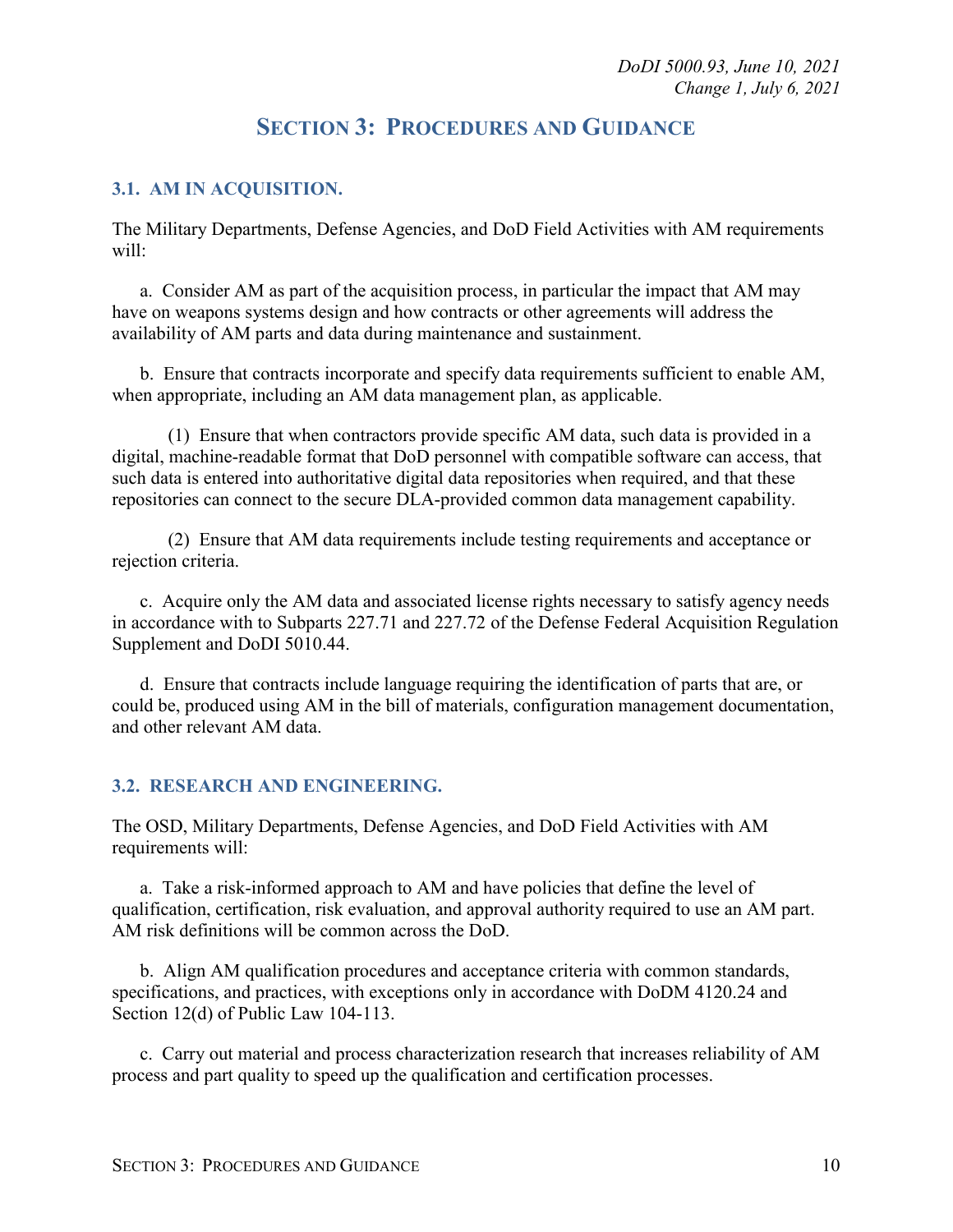d. Ensure that AM-produced or -acquired parts comply with established quality control criteria and parts management procedures, as appropriate.

#### <span id="page-10-0"></span>**3.3. AM INTEGRATION INTO THE SUPPLY CHAIN.**

The OSD, Military Departments, Defense Agencies, and DoD Field Activities with AM requirements will:

a. Use approved sources of AM parts to improve supply-chain processes and procedures in support of materiel readiness requirements. The Military Departments will capture AM part production and demand for AM items and report necessary data to the appropriate supply organizations.

b. Leverage existing AM capabilities within organic operations, as appropriate, and establish processes and procedures that support quickly manufacturing AM parts consistent with demand urgency.

c. Ensure that maintenance activities consider and evaluate AM's technical and economic practicality to sustain equipment and support warfighter readiness in tooling, molds, and fixtures needed for other non-AM manufacturing processes and direct part manufacturing of end-use items or replacement parts, where the technology is appropriate based on materials, process capabilities, and use case.

d. Monitor usage, performance, and effectiveness of suppliers' AM implementation, coordinate reviews, and share data on DLA-managed items.

e. Comply with item-unique identification parts marking in accordance with DoDI 8320.04, when applicable, during procurement of AM parts and local manufacturing of AM parts, particularly as it concerns direct parts marking.

f. Leverage U.S. Government, industry, and academia expertise to establish a capable and resilient AM supply chain.

g. Collaborate with the DLA to integrate AM into appropriate supply-chain processes and:

(1) Ensure that AM part data and AM demand information are systematically provided by the Military Departments to the DLA and appropriate DoD supply organizations and shared across the DoD by the DLA as necessary.

(2) Respond to AM part-sourcing requests.

(3) Incorporate AM into supply-chain information technology and supporting business system processes.

(4) Use JAMMEX and other interoperable data management capabilities based on the common DoD AM data framework that enable DoD entities to securely access and share, buy, or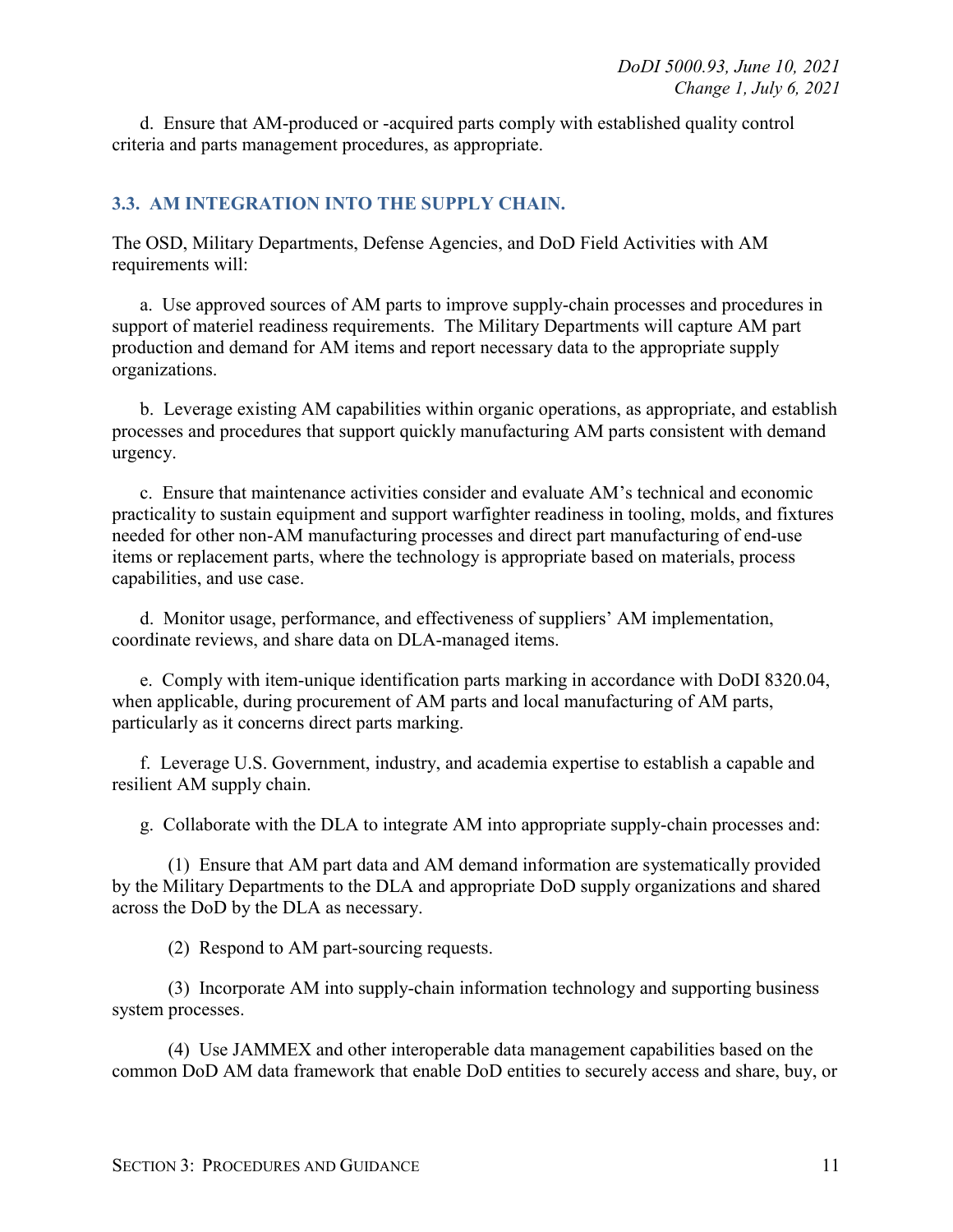license AM data, as required. DoD organizations that need to share approved AM data across organizations will adopt JAMMEX.

(5) Develop common AM data standards and requirements and AM part acceptance criteria that enable AM integration into the supply chain.

(6) Document and maintain a list of sources that have successfully delivered AM parts and raw AM material.

(7) Standardize a common method of updating catalogue information for AM parts in conjunction with the Defense Logistics Information Services in accordance with DoDM 4100.39.

h. Define common metrics regarding AM implementation progress and outcomes and install processes to track and report AM metrics data, as necessary, in accordance with Volume 1 of DoDM 8910.01.

### <span id="page-11-0"></span>**3.4. DATA MANAGEMENT.**

The OSD, Military Departments, Defense Agencies, and DoD Field Activities with AM requirements will:

a. Ensure that activities using AM follow all laws, regulations, policies, and relevant contract clauses regarding access to data and rights in technical data, computer software, and other IP in accordance with DoDI 5010.44.

b. Leverage the resources of the DoD IP cadre as described in DoDI 5010.44.

c. Use a common data package standard and format, as appropriate for AM, in accordance with MIL-STD-31000, International Organization for Standardization/American Society for Testing and Materials 52915:2020, and accepted non-U.S. Governmental standards.

d. Advance AM methods by enabling the use of a model-based engineering manufacturing tool suite consistent with the DoD digital engineering strategy and organizational digital engineering implementation plans.

e. Develop, use, and support JAMMEX and other secure, interoperable data management capabilities, based on the common DoD AM data framework, that are connected to authoritative data repositories and systems within each organization pursuant to DoDI 5015.02. The interoperable data management capability will enable DoD entities to securely access and share, buy, or license AM data as required, using common data management best practices and proper configuration controls.

#### <span id="page-11-1"></span>**3.5. DATA AND EQUIPMENT SECURITY.**

The OSD, DoD CIO, Military Departments, Defense Agencies, and DoD Field Activities with AM requirements will: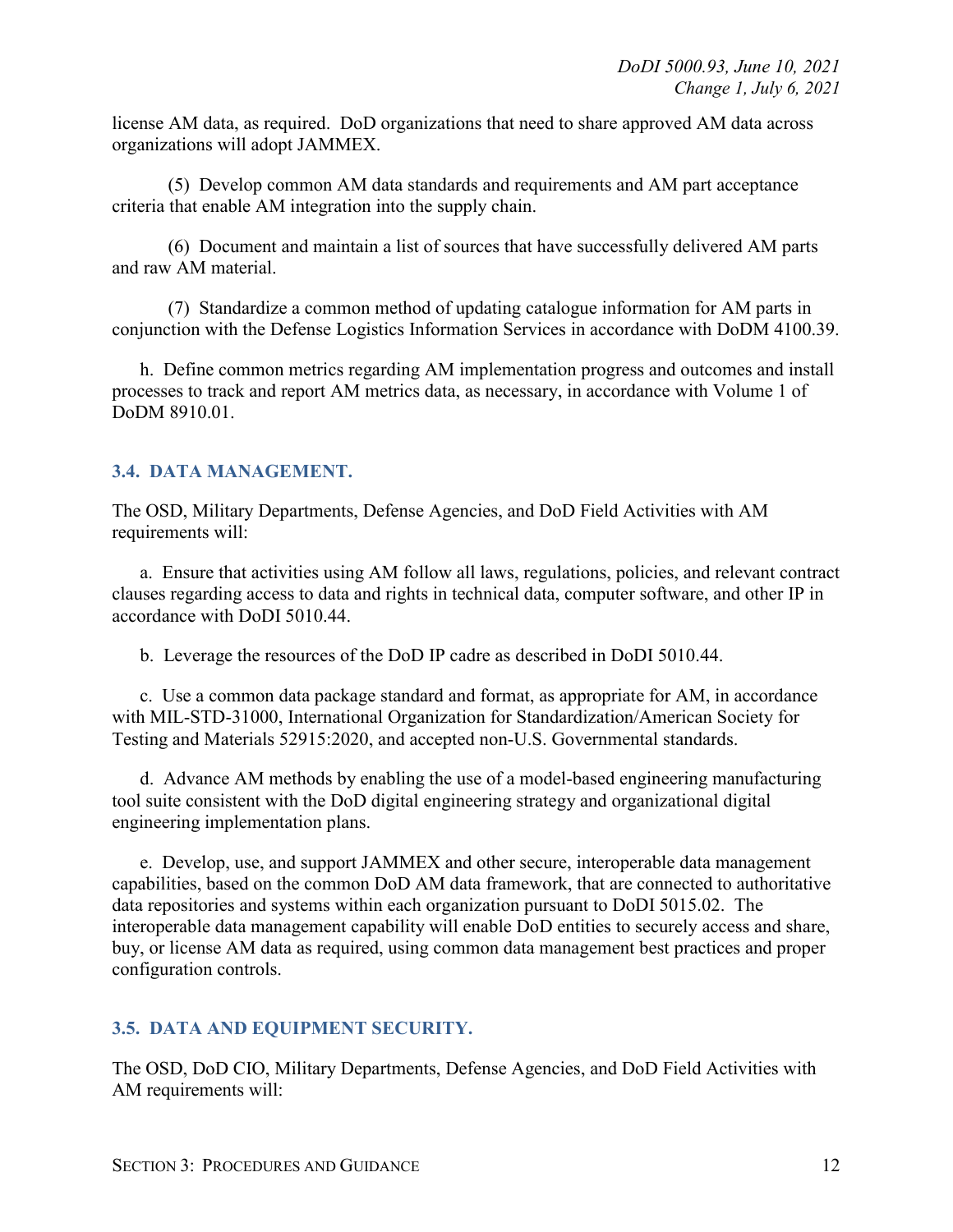a. Provide safe and secure interoperable digital business information and data systems, including, but not limited to, JAMMEX to support use of AM across the entire life cycle that enables sharing and exchange of data between DoD and its suppliers, including small businesses.

b. Follow existing cybersecurity processes and policies for AM data systems and equipment in accordance with to DoDIs 8500.01, 5000.02T, 5000.82, and 5200.44 and identify, propose, and engage with appropriate authorities to carry out changes in these processes and policies as needed to enable AM.

c. Perform periodic collaborative mission-based cyber risk assessments on AM-relevant digital business information and data systems to inform recurring cybersecurity threat testing including AM users, network managers, and defenders, AM developers, and the organizations that AM interfaces with or supports.

d. Institute processes for AM-relevant digital business information and data systems to prevent data loss, find and lessen significant exploitable vulnerabilities, and detect cyber adversary activities and recover from them.

#### <span id="page-12-0"></span>**3.6. SPECIFICATIONS AND STANDARDS.**

The OSD, Military Departments, Defense Agencies, and DoD Field Activities with AM requirements will:

a. Use AM-related non-U.S. Government specifications and standards to the greatest extent practical, in accordance with DoDM 4120.24 and Section 12(d) of Public Law 104-113.

b. Absent existing non-U.S. Government AM specifications or standards, resource participation by DoD personnel in developing such specifications or standards via non-U.S. Government standards organizations.

c. Use, develop, and share DoD AM specifications and standards in accordance with DoDI 4120.24 when it is not practical to use non-U.S. Government AM specifications and standards.

#### <span id="page-12-1"></span>**3.7. TRAINING AND EDUCATION.**

The OSD, Military Departments, Defense Agencies, and DoD Field Activities with AM requirements will:

a. Provide training and certification, as necessary, to applicable workforce personnel who use AM or have AM-related responsibilities in the DoD, including managers, engineers, designers, operators, maintainers, and acquisition professionals.

b. Contribute to the development of the AM body of knowledge and align DoD training with industry-recognized stackable credentials that support trainees' career development.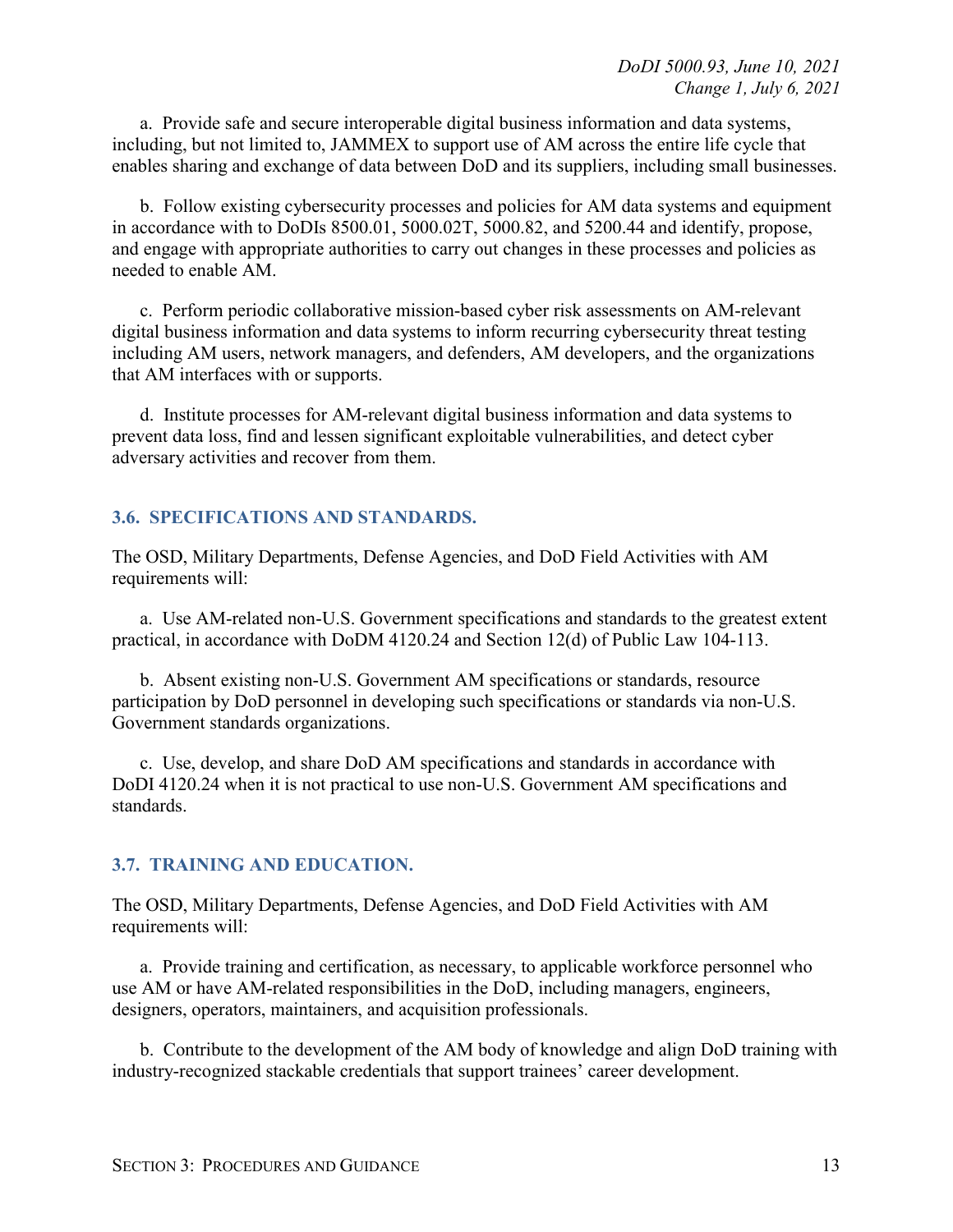c. Create research and education opportunities to advance the state of the art and skill sets of the AM community within the DoD.

#### <span id="page-13-0"></span>**3.8. COLLABORATION.**

The OSD, Military Departments, Defense Agencies, and DoD Field Activities with AM requirements will actively collaborate and share AM best practices through the JAMWG and JDMC.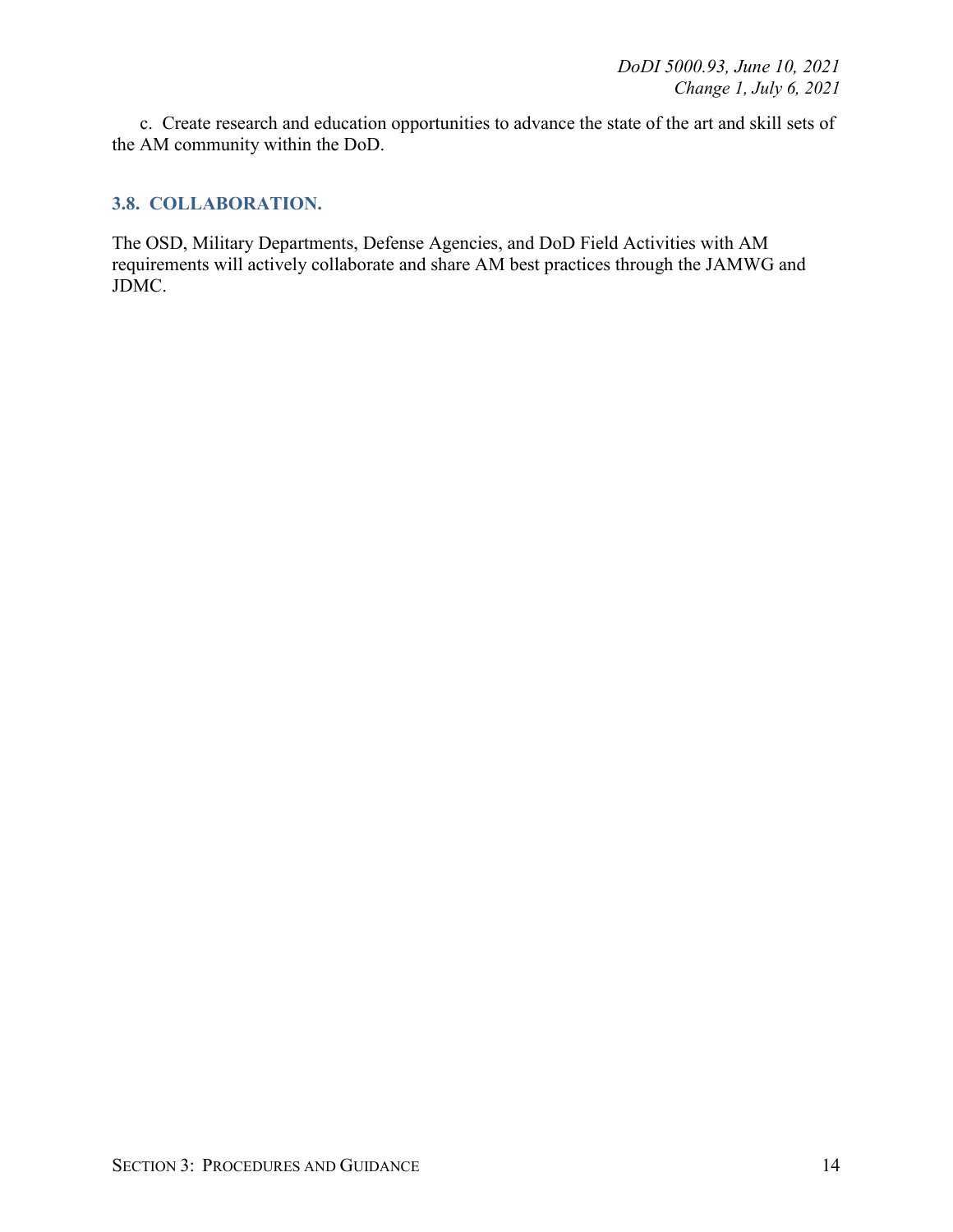*DoDI 5000.93, June 10, 2021 Change 1, July 6, 2021*

# **GLOSSARY**

## <span id="page-14-1"></span><span id="page-14-0"></span>**G.1. ACRONYMS.**

| <b>ACRONYM</b>                               | <b>MEANING</b>                                                                                                                   |
|----------------------------------------------|----------------------------------------------------------------------------------------------------------------------------------|
| AM                                           | additive manufacturing                                                                                                           |
| <b>CCMD</b><br><b>CIO</b>                    | Combatant Command<br>chief information officer                                                                                   |
| <b>DLA</b><br>DoDI<br><b>DoDM</b>            | Defense Logistics Agency<br>DoD instruction<br>DoD manual                                                                        |
| IP                                           | intellectual property                                                                                                            |
| <b>JAMMEX</b><br><b>JAMWG</b><br><b>JDMC</b> | joint additive manufacturing model exchange<br>joint additive manufacturing working group<br>joint defense manufacturing council |
| MIL-STD                                      | military standard                                                                                                                |
| RDT&E                                        | research, development, test, and evaluation                                                                                      |
| USD(A&S)<br>USD(R&E)                         | Under Secretary of Defense for Acquisition and Sustainment<br>Under Secretary of Defense for Research and Engineering            |

### <span id="page-14-2"></span>**G.2. DEFINITIONS.**

These terms and their definitions are for the purpose of this issuance.

| <b>TERM</b>                               | <b>DEFINITION</b>                                                                                                                                       |
|-------------------------------------------|---------------------------------------------------------------------------------------------------------------------------------------------------------|
| acquisition and sustainment<br>enterprise | The people, organizations, facilities, processes, and<br>technology that support DoD acquisition and sustainment<br>operations.                         |
| AM                                        | A process of joining materials to make parts from<br>three-dimensional model data, usually layer by layer, also<br>known as three-dimensional printing. |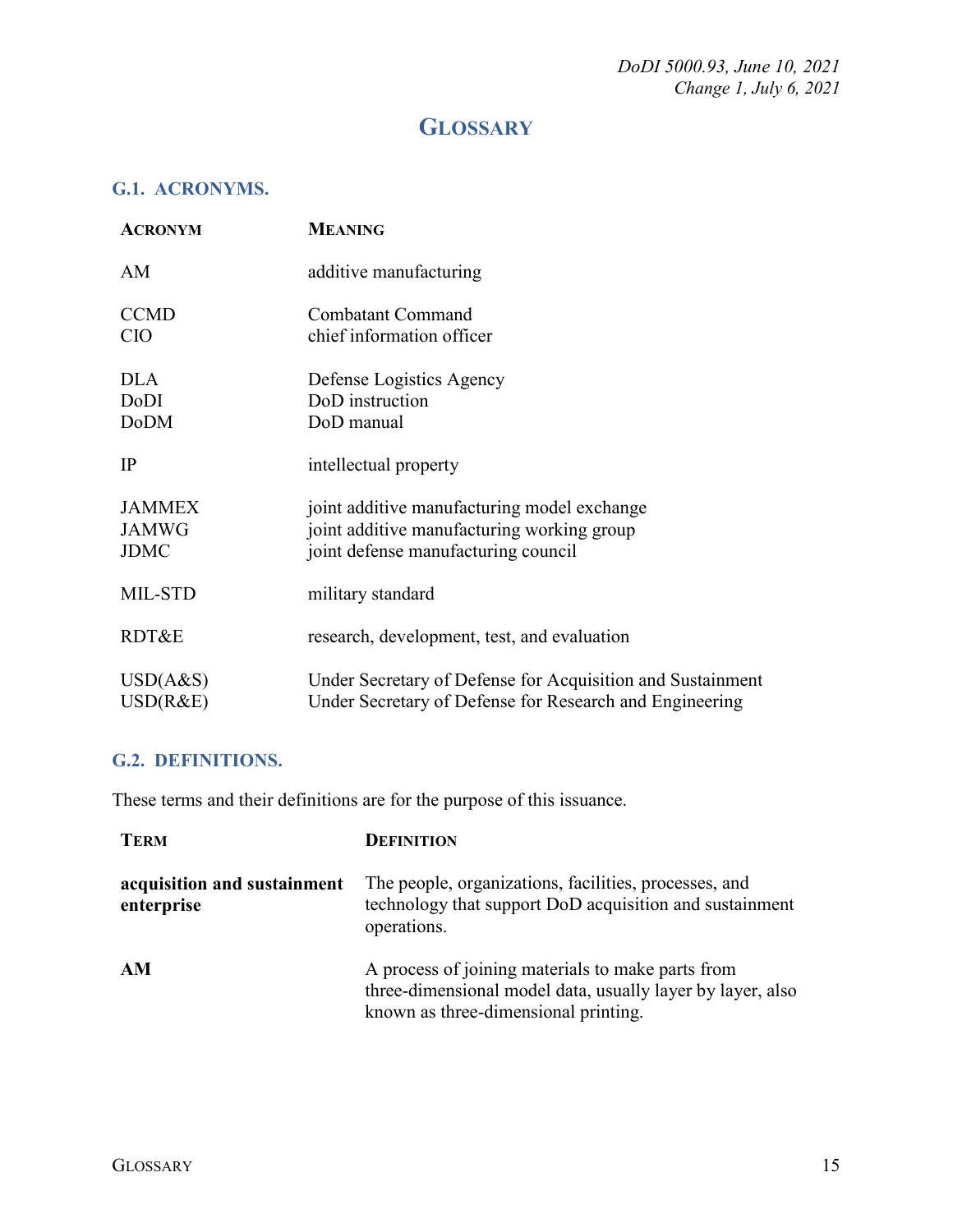| <b>TERM</b>            | <b>DEFINITION</b>                                                                                                                                                                                                                                                                                                                      |
|------------------------|----------------------------------------------------------------------------------------------------------------------------------------------------------------------------------------------------------------------------------------------------------------------------------------------------------------------------------------|
| <b>AM</b> community    | People and organizations, including the DoD, and other<br>Federal agencies, as well as industry and academia as<br>appropriate, that share interests in AM and exchange ideas<br>and thoughts about AM and its applications.                                                                                                           |
| AM data                | Technical data and other data necessary to design, produce,<br>test, or procure AM items or parts which may include models,<br>engineering design data, associated lists, specifications,<br>standards, performance requirements, quality assurance<br>provisions, software documentations, and packaging details.                     |
| <b>AM</b> requirements | When an organization needs to use AM to prototype,<br>performs RDT&E, and make items or when the organization<br>has a supporting role in the education, logistical, operational,<br>or technical aspects regarding the use of AM across the DoD<br>or its suppliers.                                                                  |
| body of knowledge      | A complete set of concepts, terms, and activities that make up<br>a professional domain as defined by the relevant education<br>organization or professional association.                                                                                                                                                              |
| computer software      | Computer programs, source code, source code lists, object<br>code lists, design details, algorithms, processes, flow charts,<br>formulas, and related material that enable the software to be<br>reproduced, recreated, or recompiled. Computer software<br>does not include computer databases or computer software<br>documentation. |
| data framework         | A set of guidelines, standards, or systems that provide<br>definitions and common approaches to digital data<br>management throughout research, development, acquisition,<br>and sustainment.                                                                                                                                          |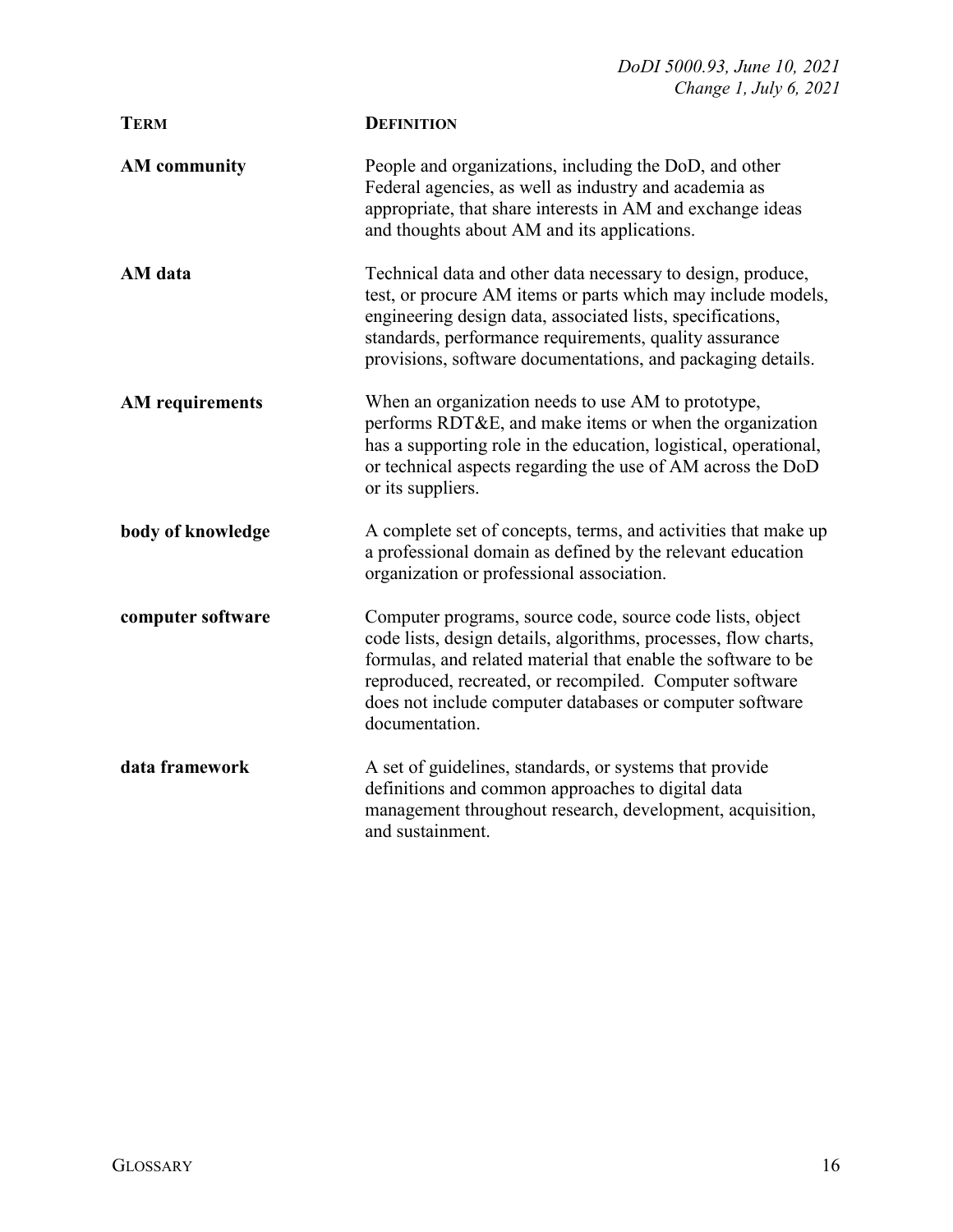| <b>TERM</b>                                        | <b>DEFINITION</b>                                                                                                                                                                                                                                                                                                                                                                                                                                                                                                                                                                                                                                                                                                                                                                                                                                              |
|----------------------------------------------------|----------------------------------------------------------------------------------------------------------------------------------------------------------------------------------------------------------------------------------------------------------------------------------------------------------------------------------------------------------------------------------------------------------------------------------------------------------------------------------------------------------------------------------------------------------------------------------------------------------------------------------------------------------------------------------------------------------------------------------------------------------------------------------------------------------------------------------------------------------------|
| data package                                       | A collection of information that provides an authoritative<br>technical description of an item that is clear, complete,<br>accurate, and in a format adequate for its intended use. In<br>accordance with MIL-STD-31000, data packages are an<br>item's authoritative technical description. The technical<br>description provided in a data package supports an item's<br>acquisition, production, inspection, engineering, and<br>management. The technical description defines the required<br>design configuration or performance requirements and<br>procedures necessary to ensure adequacy of item<br>performance. It consists of applicable data such as models,<br>engineering design data, associated lists, specifications,<br>standards, performance requirements, quality assurance<br>provisions, software documentation, and packaging details. |
| direct parts marking                               | A process to permanently mark parts with product<br>information including serial numbers, part numbers, date<br>codes, and barcodes. This allows marked parts to be tracked<br>through their full life cycle.                                                                                                                                                                                                                                                                                                                                                                                                                                                                                                                                                                                                                                                  |
| enterprise information<br>environment mission area | A portfolio of work and responsibilities related to the DoD<br>common integrated information computing and<br>communication environment of the global information grid.<br>The foundational infrastructure for information systems and<br>technology within the DoD.                                                                                                                                                                                                                                                                                                                                                                                                                                                                                                                                                                                           |
| interoperable data<br>management capability        | The ability for different DoD organization data systems to<br>effectively operate together in order to exchange, provide, and<br>accept data, information, and services.                                                                                                                                                                                                                                                                                                                                                                                                                                                                                                                                                                                                                                                                                       |
| IP                                                 | Information, products, or services protected by law as<br>intangible property, including data (e.g., technical data,<br>computer software), technical know-how, inventions, creative<br>works of expression, and trade names.                                                                                                                                                                                                                                                                                                                                                                                                                                                                                                                                                                                                                                  |
| <b>JAMWG</b>                                       | The Office of the $USD(R&E)$ -led group of action officers<br>and subject matter experts from across the DoD that identifies<br>common issues, shares best practices, and develops joint<br>solutions where appropriate.                                                                                                                                                                                                                                                                                                                                                                                                                                                                                                                                                                                                                                       |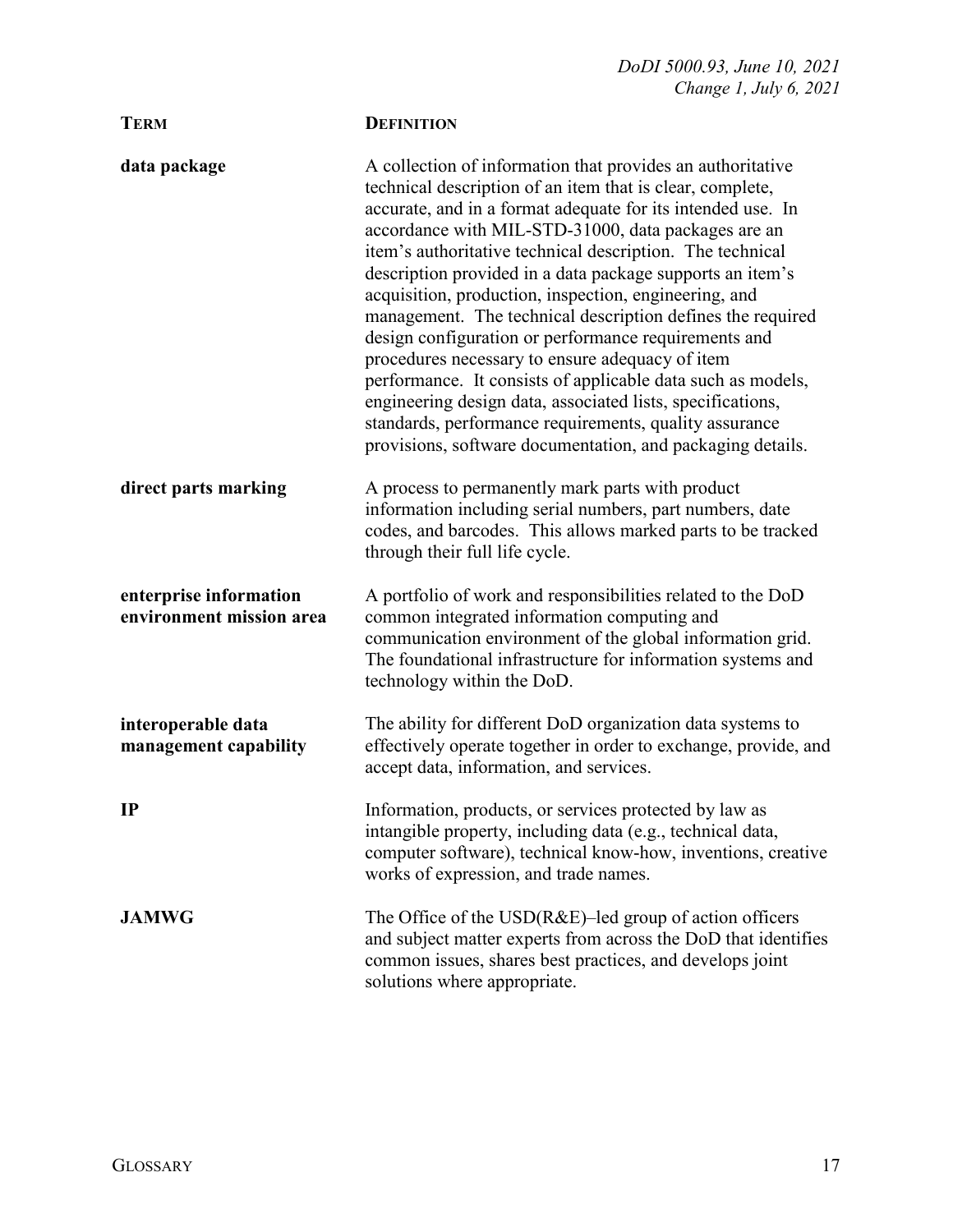| <b>TERM</b>                            | <b>DEFINITION</b>                                                                                                                                                                                                                                                                                                      |
|----------------------------------------|------------------------------------------------------------------------------------------------------------------------------------------------------------------------------------------------------------------------------------------------------------------------------------------------------------------------|
| joint AM model exchange                | An interoperable data-sharing tool and repository provided by<br>the DLA used to make approved AM data accessible by the<br>OSD, Military Departments, Defense Agencies, and DoD<br>Field Activities with AM requirements.                                                                                             |
| joint defense manufacturing<br>council | A group of senior leaders from across the Military<br>Departments and Defense Agencies, co-chaired by senior<br>executives in the Office of the $USD(R&E)$ and Office of the<br>$USD(A&S)$ , to coordinate manufacturing investments and<br>activities, address common manufacturing issues, and oversee<br>the JAMWG. |
| manufacturing innovation<br>institutes | Government-supported consortia focused on technology<br>areas that connect member organizations, work on major<br>research and development collaboration projects, and train<br>people on advanced manufacturing skills.                                                                                               |
| model-based engineering                | An approach to maintaining authoritative data based on<br>digital computer models rather than documents that is<br>managed in a data-rich environment, beginning in the<br>conceptual design phase and continuing throughout<br>development, engineering, acquisition, and sustainment of<br>weapons systems.          |
| organic                                | Assigned to and forming an essential part of a military<br>organization as listed in its table of organization for the<br>Army, Air Force, and Marine Corps and are assigned to the<br>operating forces for the Navy.                                                                                                  |
| research and engineering<br>enterprise | The people, organizations, facilities, processes, and<br>technologies that support DoD research and engineering<br>activities                                                                                                                                                                                          |
| stackable credentials                  | A sequence of credentials that accumulate over time to build<br>up an individual's qualifications. Typically, stackable<br>credentials help individuals move up a career ladder or along<br>a career pathway to different and potentially higher-paying<br>jobs.                                                       |
| technical data                         | Recorded information, regardless of the form or method of<br>the recording, of a scientific or technical nature, including<br>computer software documentation. The term does not include<br>computer software or data incidental to contract<br>administration, such as financial or management information.           |